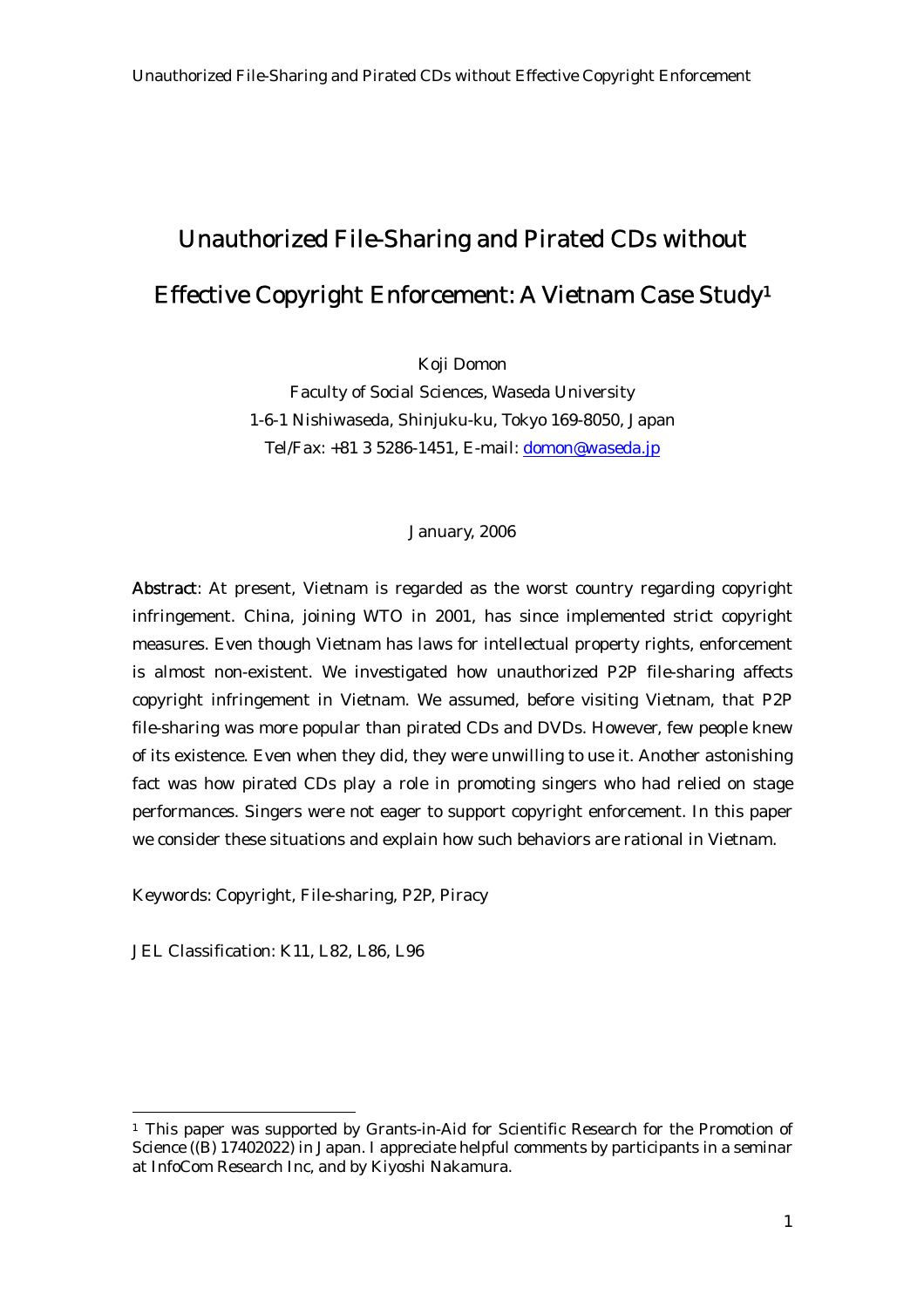## 1. Introduction

Copyrights of digital content, such as music CDs and DVDs, have been infringed upon by Peer-to-Peer (P2P) file-sharing on the Internet. Coping with this, authorities and copyright holders in developed countries have implemented hard copyright protection, suing in extreme cases.<sup>2</sup> However, there continue to be many users, suggesting that its usefulness is superior to the risk of apprehension. Meanwhile, major music labels, facing such a situation, have begun a service for downloading music tracks to cope with file-sharing. This has been effective in decreasing the number of P2P file-sharing users, and changing the way of listening to music.

 There are many opinions about P2P file-sharing among authorities, content holders, and users. However, these are based on the situation in developed countries where Internet prevails under strict copyright protection. In developing countries, such as Vietnam, few measures for copyright protection have been implemented even though they have copyright laws, resulting in the spread of pirate markets and unauthorized copying. According to a report of Business Software Alliance (2005), the penetration rate of unauthorized copies of business PC software amounted to more than 90%3 in Vietnam in 2004. From this data, people may assume that, due to infrequent apprehension of illegal users, those who can access Internet use P2P file-sharing more often than those in developed countries. We shall examine this hypothesis4.

 Our conclusion is surprising, that is, Internet users in Vietnam do not use P2P but know of this system. Internet is popular among the younger generation, who use it as those in developed countries. However, P2P does not prevail. There are several reasons explained by economic factors: transaction costs to use Internet and P2P. This paper considers these and shows necessary conditions for P2P file-sharing expansion from an economic perspective. We also note that singers do not always dislike pirated CDs. They believe that pirated CDs play a role of promoting larger audiences to their performances. Since even top singers have to have many performances to earn money in Vietnam, this effect is not lost on newcomers who have less money to promote themselves.

Many economic discussions consider the situation of strict copyright enforcement in

<sup>2</sup> Authorities of Japan and the US have recently tried to expand illegal areas to software for P2P file-sharing. This is very controversial, since the software can be useful for legal purposes and Internet itself is based on information sharing.

<sup>&</sup>lt;sup>3</sup> International Intellectual Property Alliance in the US reports a satiation of copyright infringements every year. See http://www.iipa.com.

<sup>4</sup> This research was done in June and October, 2005.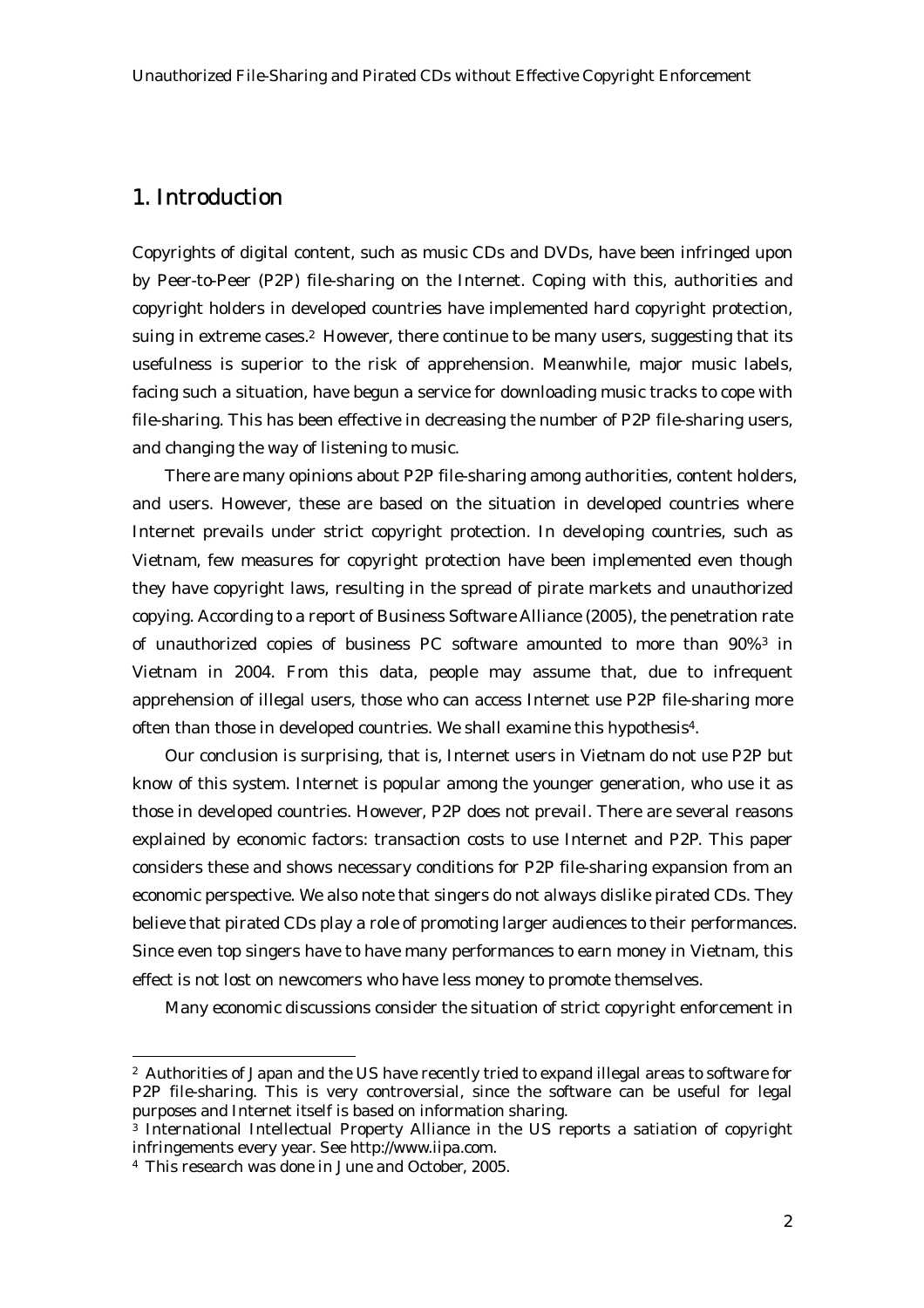developed countries, as summarized by Landes and Posner [2003]. However, the situation in developing countries has not been focused on in such literature. In developed countries, the main focus of copyright issues has been coping with the emergence of new copy technologies, such as photocopy machines, home-video recorders, and P2P file-sharing on the Internet. To determine the appropriate limit of private copies is always controversial. In other words, the problem is to define the realm of "Fair Use" under a new copy technology.

A paper by Ordover and Willig (1978) provides a theoretical analysis relating to the fair use of copyrighted goods. Although their consideration relates to photocopying of journals in a library, we can observe the same critical factor, transaction costs, by Gordon (1982) in the Betamax case. Users of journals decide whether to subscribe to them or photocopy them in the library, taking into account their transaction costs, that is, the inconvenience when using a library. Because users of a library<sup>5</sup> are restricted to the members of an institution, they indirectly pay a fee to copyright holders. In such a case, the problem for copyright holders is that users share content in a library.6 As a common feature of information goods, there is a large initial (sunk) cost for production compared to a marginal one causing a decreasing average cost. In a static situation, Ordover and Willig (1978) considered a benchmark for the Ramsey pricing for a social optimum.

 Liebowitz (1985) also considered copying in a library. insisting that copying in a library is not harmful to copyright holders because benefits stemming from copying can be charged. He pointed out two kinds of appropriability of revenue: direct and indirect. A direct one takes place when a copyright holder charges purchasers for using content only for themselves. In this case, the charges depend on the purchaser's benefits. The second one occurs when purchasers permit others to copy their content. In this case a copyright holder can charge extra fees to purchasers due to the benefits from copying by others. As a result, Liebowitz concluded that copying in a library was not a problem.

 In a static situation an incentive for copyright holders is profit from existing copyrighted goods. However, the incentive dynamically affects the future creation of content. Johnson (1985) focused on this issue and concluded that whether copying is harmful for society as a whole is unclear. He used the product differentiation model in which the producer's number, representing a variety of products, was variable. In the long-run, profit losses from copying cause an exit of producers from the market and a

<sup>&</sup>lt;sup>5</sup> Although public libraries are free to use, the users indirectly pay a charge since they are funded by tax payers.

<sup>6</sup> This type of shared goods is analyzed in a simple model by Varian (2000).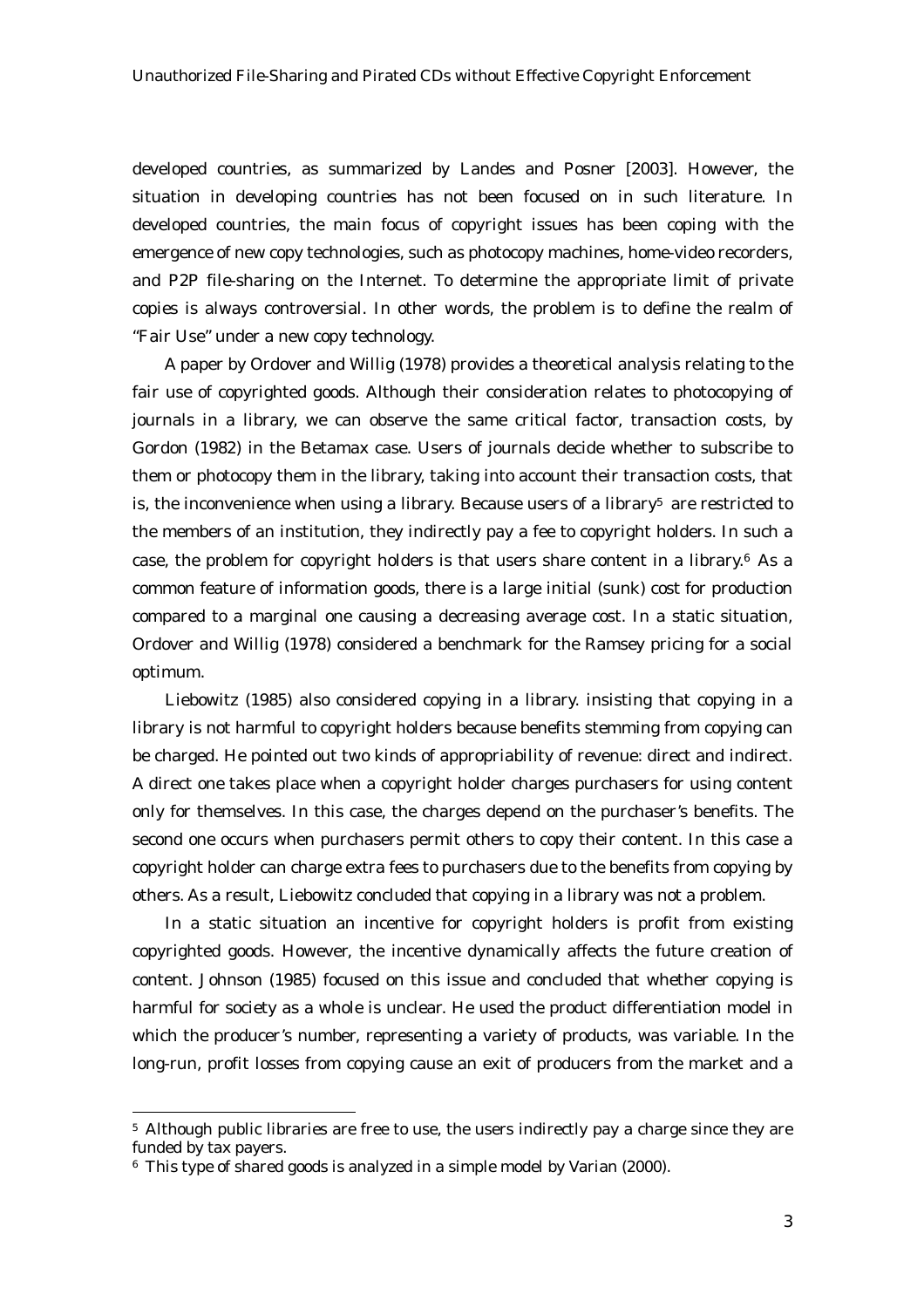decrease in variety, while consumers' surpluses increase from copying.7 Effects of copying on the social welfare depend on parameters of the model.

 Besides these theoretical considerations, there are empirical ones which discuss the effects of P2P file-sharing on market sales of music CDs. Liebowitz (2003) considered a historical trend of sales in the US, and concluded that the effects of P2P file-sharing on revenues were negligible although sales of single CDs drastically decreased. Interestingly, he indicated that, with media developments, a demand curve for music content has shifted outward because the benefit of users has increased with them. That is apparent when we consider a media shift from vinyl records to CDs, and finally the emergence of portable players. This phenomenon suggests that, in spite of illegal copying, an incentive to create content may continue since profits are barely affected. Oberholzer and Strumpf (2004) also statistically support the minor impact of P2P on market sales.

 These considerations are based on situations in developed countries. In Vietnam, these are not applicable due to ineffective copyright enforcement. From an economic perspective, we will consider what happens in Vietnam. In Section 2, we explain important factors of P2P file-sharing in developed countries. In Section 3, we show facts, investigated in Vietnam, regarding illegal copies and the Internet situation for users. In Section 4, we consider the reason why P2P file-sharing is not attractive to Internet users in Vietnam, compared to users in developed countries. In Section 5, we consider incentives for Vietnamese singers, under ineffective copyright enforcement, and show how pirated CDs indirectly contribute to their earnings. Finally, in Section 6, we conclude our considerations.

# 2. Factors of P2P File-Sharing Expansion in Developed Countries

Before comparing unauthorized file-sharing between developed and developing countries, we consider factors which make it beneficial in developed countries. There exist the following costs to use P2P file-sharing:

1) Time to search and download

 $\overline{a}$ 

This opportunity cost is a major factor affecting the efficiency of P2P file-sharing, since Internet drastically reduces such a cost. Before online download services of music tracks were available, we had to purchase CDs at a store or on the street. The

 $7$  There are papers concerning the effects of a copyright protection on the social welfare. See Novos and Wildman (1984) and Conner and Rumelt (1991).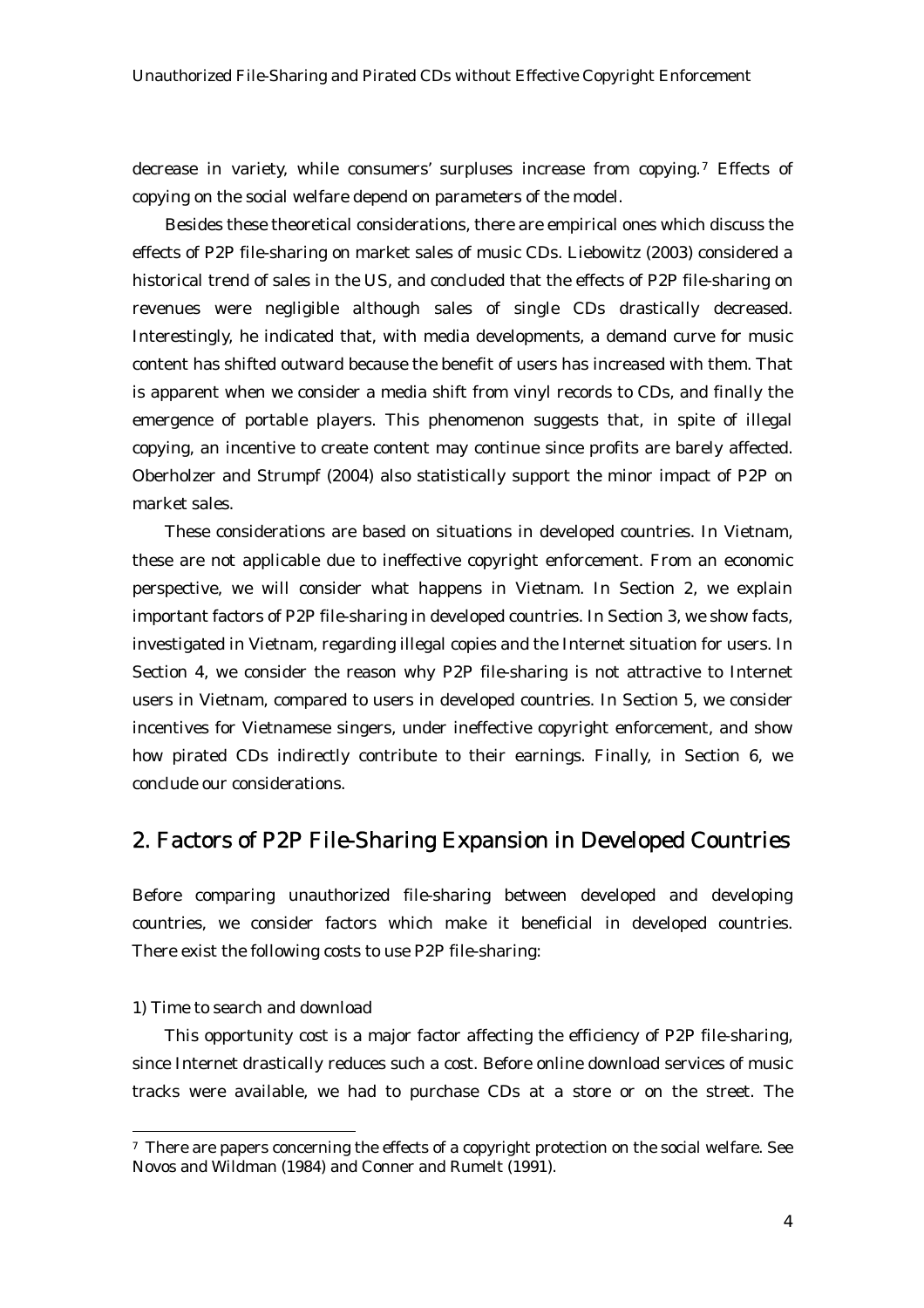transportation costs and time spent were not negligible. If consumers did not mind a lack of jacket and text, P2P file-sharing saved time as well as money.

#### 2) Risk of apprehension

 There is a risk of being apprehended. The probability is extremely low, compared to other illegal situations. However, recent indictments against P2P users have been effective in reducing such users, although there are still a large number of users. Each user considers expected damages if he is apprehended, and decides whether to use it or not.

#### 3) Low quality

 $\overline{a}$ 

 To share files efficiently on the Internet, these are compressed to, for example, about 1/10 by the MP3 format. However, the sound of compressed files is degraded. The extent of the degradation is dependent on the method of compression.

 How these factors affect users depends on the characteristics of an individual user. Since college students, for example, have relatively lots of free time, their opportunity costs are low. Their damage from apprehension is also lower than those of workers. Comparing these costs with prices in stores, users decide whether or not to use P2P file-sharing.8

To compete with P2P file-sharing, major labels have begun to sell music files online with a lower price than in stores. Price is another important factor to analyze as an advantage of P2P file-sharing. In addition, a portable hard disk player, as i-Pod, is accelerating online sales and quickly making CDs an old-fashioned medium.

In developed countries, the spread of P2P file-sharing depends upon both transaction costs and online prices.9 If online stores become common, the number of P2P file-sharing users will decrease due to a low online price and no transportation costs to purchase a CD.

<sup>8</sup> In such a situation, Domon and Yamazaki (2004) considered the pricing of digital content.

<sup>9</sup> Major labels are introducing Digital Right Management (DRM), which controls how to use content purchased in the market. Its typical case is a copy control CD which cannot physically copy content. In Japan it failed, since many consumers did not accept such a system. Meanwhile, online stores devise flexible menus of DRM which do not restrict private copying as a copy control CD. When we consider merits from purchased content, DRM is an important factor.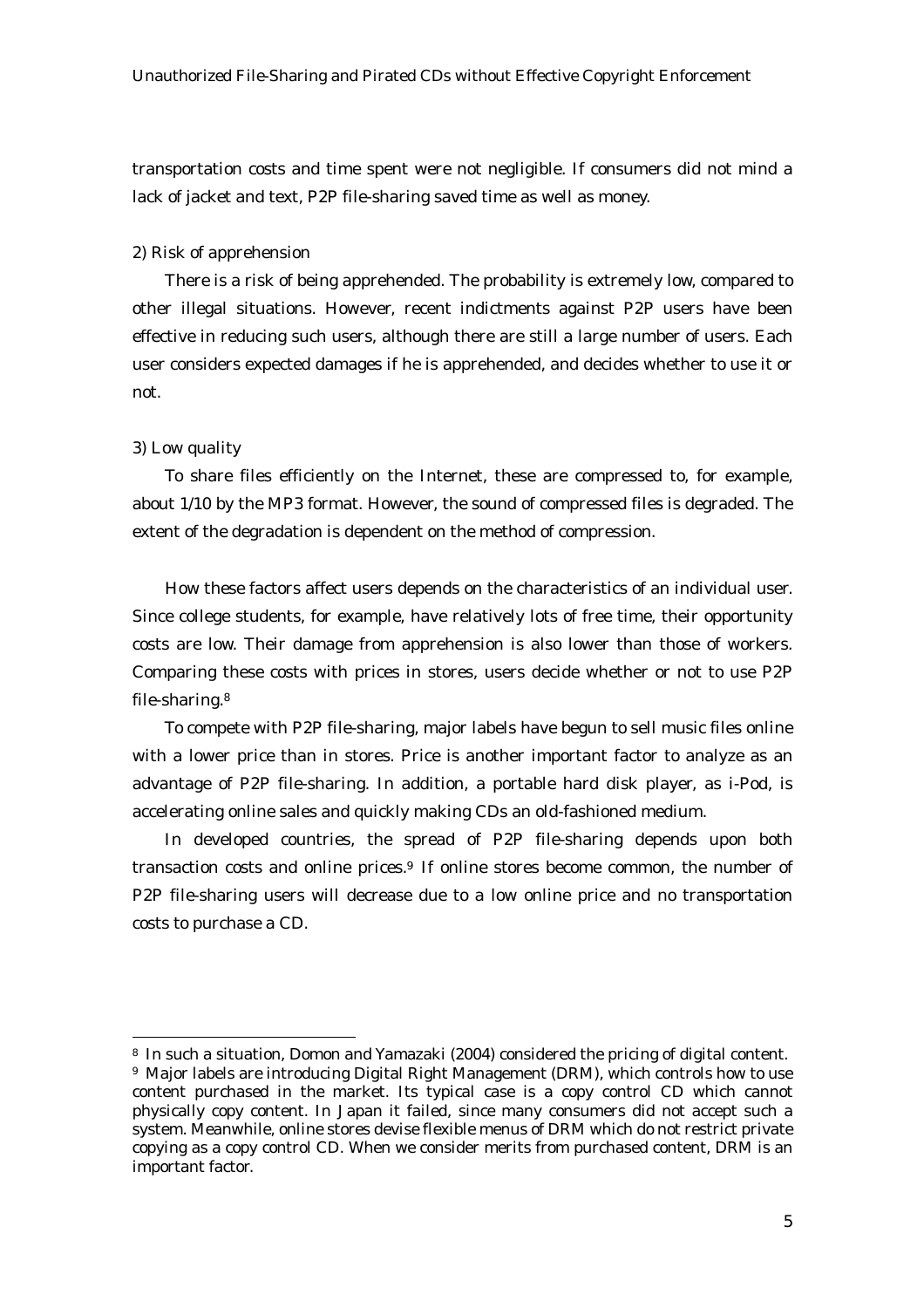Unauthorized File-Sharing and Pirated CDs without Effective Copyright Enforcement

| <b>Cost for P2P file-sharing</b> |     | <b>Online and CD prices</b> |
|----------------------------------|-----|-----------------------------|
| (Unlimited copying)              |     | (Digital Right Management)  |
| Time to search and download      | VS. |                             |
| <b>Risk of apprehension</b>      |     |                             |
| Low quality                      |     |                             |

### Figure 1. Competition in Developed Countries

In the following sections, we will examine whether this relationship holds in developing countries where copyright protection is lax. It is important to recognize the situation they face in terms of telecommunication services and infrastructures as well as copyright protection. These significantly influence transaction costs for P2P file-sharing.

# 3. Circumstances for P2P File-Sharing in Vietnam

## 3-1. Stores of CDs and DVDs

 $\overline{a}$ 

There are two ways to purchase CDs and DVDs<sup>10</sup> in Vietnam. The popular one is to purchase pirated CDs. Stores selling such CDs are all over Hochiminh City (HCMC) where we did our research. This fact suggests that authorities implement few measures to protect copyrights.11

Prices of a pirated CD and DVD are respectively 12,000 Vietnam Dong (US\$ .80) or 17,000 Vietnam Dong (US\$ 1.13)12 at most stores. An interesting phenomenon is that a large pirate store also sells copyrighted content. When pirated CDs, as listed in a recent hit-chart, are sold out, people must purchase the copyrighted ones.

 Fact 1: Pirated and legal content coexist in the market and are differentiated from each other.

 This fact indicates that copyright enforcement does not work well in Vietnam. In fact, authorities rarely protect the copyright of both domestic and foreign content.

<sup>10</sup> There remains another media, a VCD, in Vietnam. It is a movie whose screen quality is worse than that of a DVD. Due to its low price, it is familiar in Vietnam.

 $11$  The authorities have made an effort to get rid of piracy, but it has had little impact on the pirate markets. See reports in http://www.phamassociates.com.vn/English/Index.htm.

 $12$  The price level in HCMC is about one tenth as high as that in Tokyo.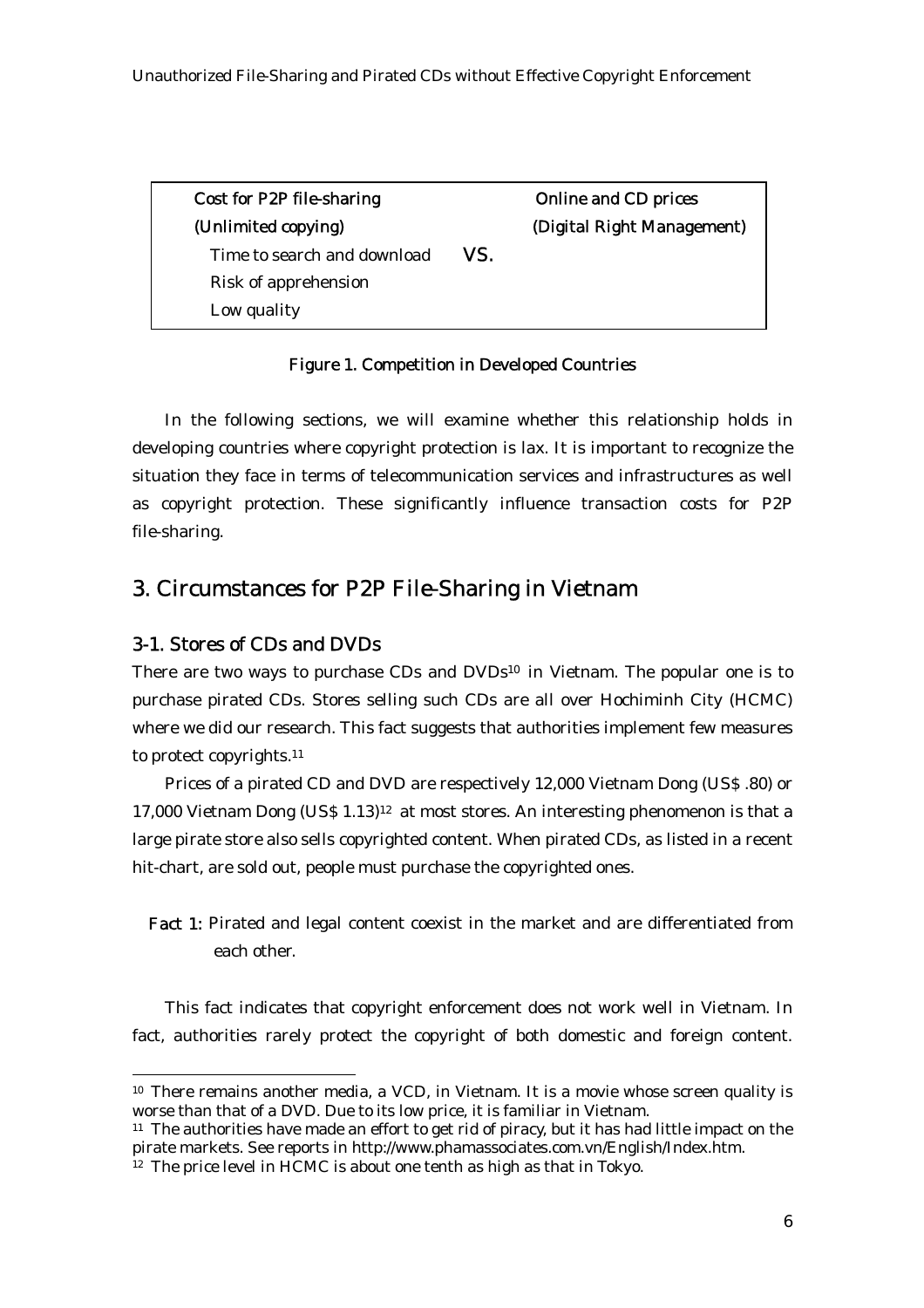However, a price system works under such a situation. The first difference between a pirated and a copyrighted CD is in the package. The jacket of a pirated CD is a thin color copy of the original and there is no lyrics written. The second difference is in quality. There are imperfectly copied pirated CDs. The price of a copyrighted CD is 32,000 Vietnam Dong (US\$ 2.13), which is about three times as high as that of a pirated one. Vietnamese sometimes purchase a copyrighted CD when it is a favorite, or as a gift.

Without copyright protection, pirated content is differentiated from legal ones in both terms of quality and packaging. Also various kinds of domestic music have been supplied for the market in spite of almost non-existent copyright protections. This suggests that musicians earn their main incomes from concert performances. CD sales, including pirated ones, contribute to promotion for live concerts. This relationship is contrary to that in developed countries with their strict copyright protections.

#### 3-2. Internet Access Fees and Prices of PCs

 $\overline{a}$ 

Fees for Internet access are important to consider in the extent of P2P file-sharing. Even if Internet is available, people do not use it if there is a high fee. There are three services available at home to use Internet: dial-up, ISDN, and DSL. 13 They also use Internet cafes in Vietnam to access the Internet. The rate is about 20 cents per hour. The cheapest access is at an Internet cafe, since a dial-up access service at home costs about 60 cents per hour. The average cost to use ADSL at home is about US\$ 20 per month, which is expensive in Vietnam. The other problem in using Internet is the speed (bandwidth) of networks. The average speed is about 100 kbps at an Internet cafe where people can easily have access to the Internet. The speed at home is similar to or less than 100 kbps. Therefore, a real fee per bps is also very high in Vietnam.

There is another problem when people use Internet at home. It is the price of PC sets which are at the same level as those in developed countries. They set up a PC by choosing the necessary parts by themselves. However, the cheapest one college student can purchase costs about US\$ 600. Since GDP per capita in Vietnam is about US\$ 530 according to 2003 statistics, those who can afford to purchase a new PC are few. Students usually purchase a second-hand PC obtainable for about US\$ 150. Most college students have a PC,14 according to our interview, while the penetration rate of

<sup>&</sup>lt;sup>13</sup> In 2001, Internet access service was open to private sectors. There are several major ISPs in Vietnam. See http://www.vnnic.net.vn. Regarding regulatory reform of telecommunications industries in Vietnam, see European Union's Asia IT&C Programme (2004) and International Telecommunication Union (2002).

<sup>&</sup>lt;sup>14</sup> It is noted that they can obtain a portable hard-disc player, popular in developed countries, and have promoted file-sharing based on the MP3 format. However, only the wealthy can afford to buy it due to its relatively high cost.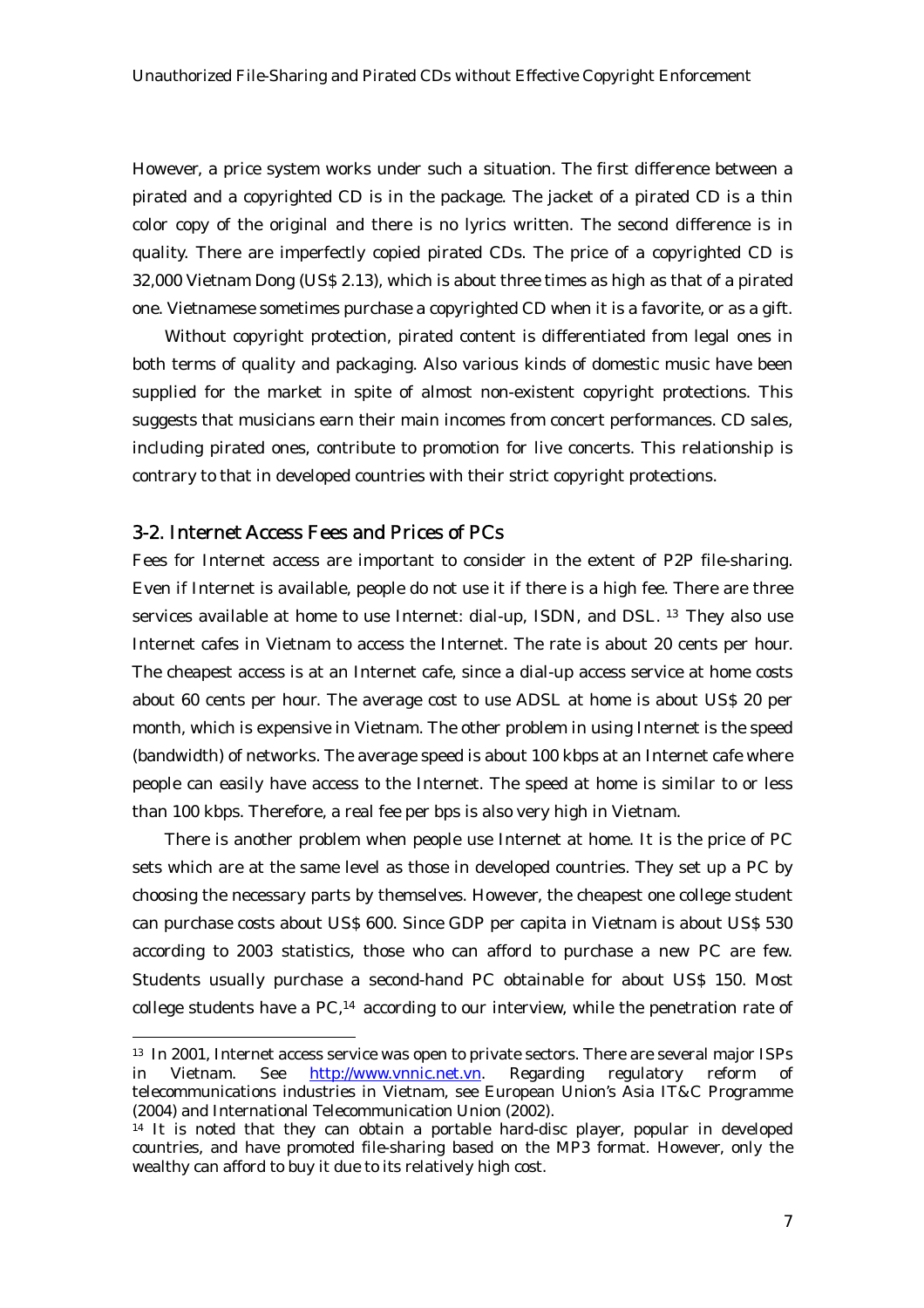the Internet in Vietnam including users at Internet cafes was 6.55% in 2004.

 Fact 2: The bandwidth of networks is narrow in spite of DSL. In addition, Internet access fees are very high and a PC is expensive compared to Vietnamese income levels.

## 3-3. Internet Cafes

Internet cafes are popular in Vietnam, because most people cannot afford to purchase PCs and subscribe to ISPs. A typical case is children playing online games. Since the hardware price of computer games is the same as those in developed countries, children cannot afford to buy them. Instead, they play online games at Internet cafes which are found on the main street of every town. Especially, in the rural areas, Internet cafes are haunts for children.

 In contrast, Internet cafes in HCMC are used for gathering information, e-mailing, making materials, so on. There are users playing online games, but the percentage is much lower than that in rural areas.15 According to students we interviewed, there are college students16 using Internet cafes to save money instead of subscribing to ISPs.

 Only a few of the PC sets at an Internet cafe we visited in HCMC had a CD-R driver or a USB. PCs with such functions were set in front of a counter at shops to be watched for what users did. According to a manager of an Internet café, there are few people using P2P file-sharing. Moreover, according to college students, most users do not know about how to use it.

 Fact 3: P2P file-sharing is seldom utilized at Internet Cafes and not known to Internet users.

This fact is expected from the speed of a network at an Internet café. Certainly, in spite of a narrow band as a dial-up access, millions of subscribers in the US are using P2P to obtain content. However, that is explained by the fixed rate of subscriptions in the US. If a fee was dependent on the time to gain access, the merit of P2P file-sharing would drastically decrease. This is taking place in Vietnam.

<sup>15</sup> At resorts, as in HCMC, many tourists use an Internet café.

<sup>&</sup>lt;sup>16</sup> College students also can make access to the Internet at a computer laboratory in the university. A large university has such a laboratory, but small ones do not. Moreover, they must pay for the use as they do at Internet cafes.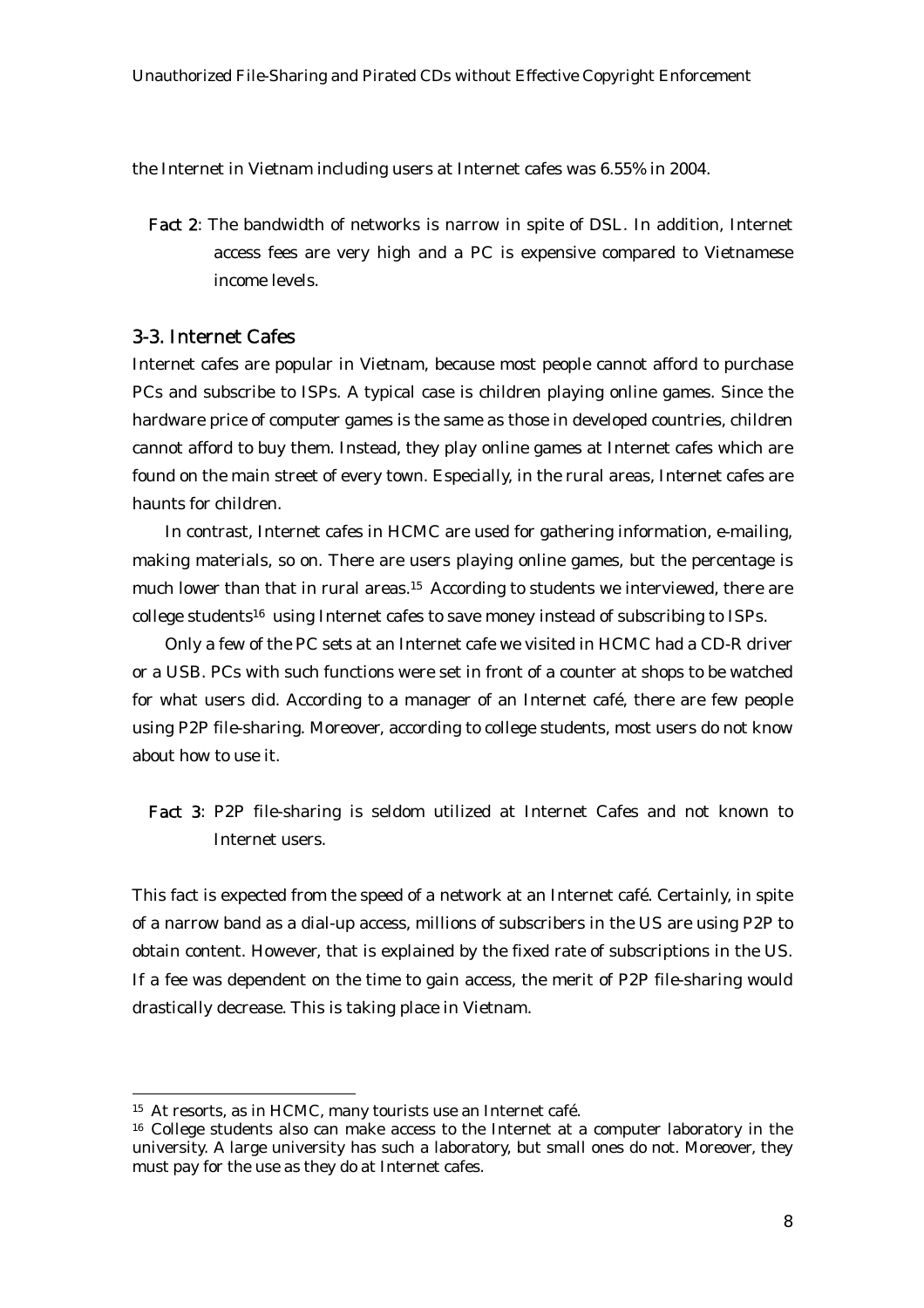# 4. Effects of Almost Non-Existent Copyright Protection on P2P File-Sharing

In developed countries a copyright has been strictly protected, and infringers have been apprehended by authorities. Since developed countries have never experienced a situation in which copyright enforcement does not work, due to ineffective measures by the authorities, it is very difficult for us to consider what would take place in such a situation.

 Our research in Vietnam shows us that two of the three factors mentioned in Section 2, risk of apprehension and low quality, do not seriously influence Vietnamese use of P2P file-sharing. The first factor does not exist, since the authorities do not implement effective measures to prevent pirated CDs. Under such a situation Internet users do not mind an infringement. The second factor apparently does not seriously affect users, since most of them usually purchase pirated CDs. These facts have positive effects on the spread of P2P file-sharing. Nevertheless, in our interviews, we found that most people do not even know of the existence of P2P file-sharing. This indicates there is no merit for them to use it. There are two reasons to explain this fact, technical and institutional ones.

Cost for P2P file-sharing Pirate CD price (Unlimited copying) (Unlimited copying) Time to search and download VS.  $+$  High Internet access fee High PC price compared to Vietnamese price levels

#### Figure 2. Competition between P2P and a piracy in Vietnam

The first of the technical reasons is an Internet network speed. As mentioned in Section 2, downloading time, dependent on speed, is very important for P2P file-sharing due to its opportunity costs. Even though content is free, people are not willing to download when such time is lengthy. Therefore, a broadband network or a fixed usage fee is necessary. The second technical reason is the PC price level compared to income. If a PC price is several times as high as monthly incomes, most people cannot afford to buy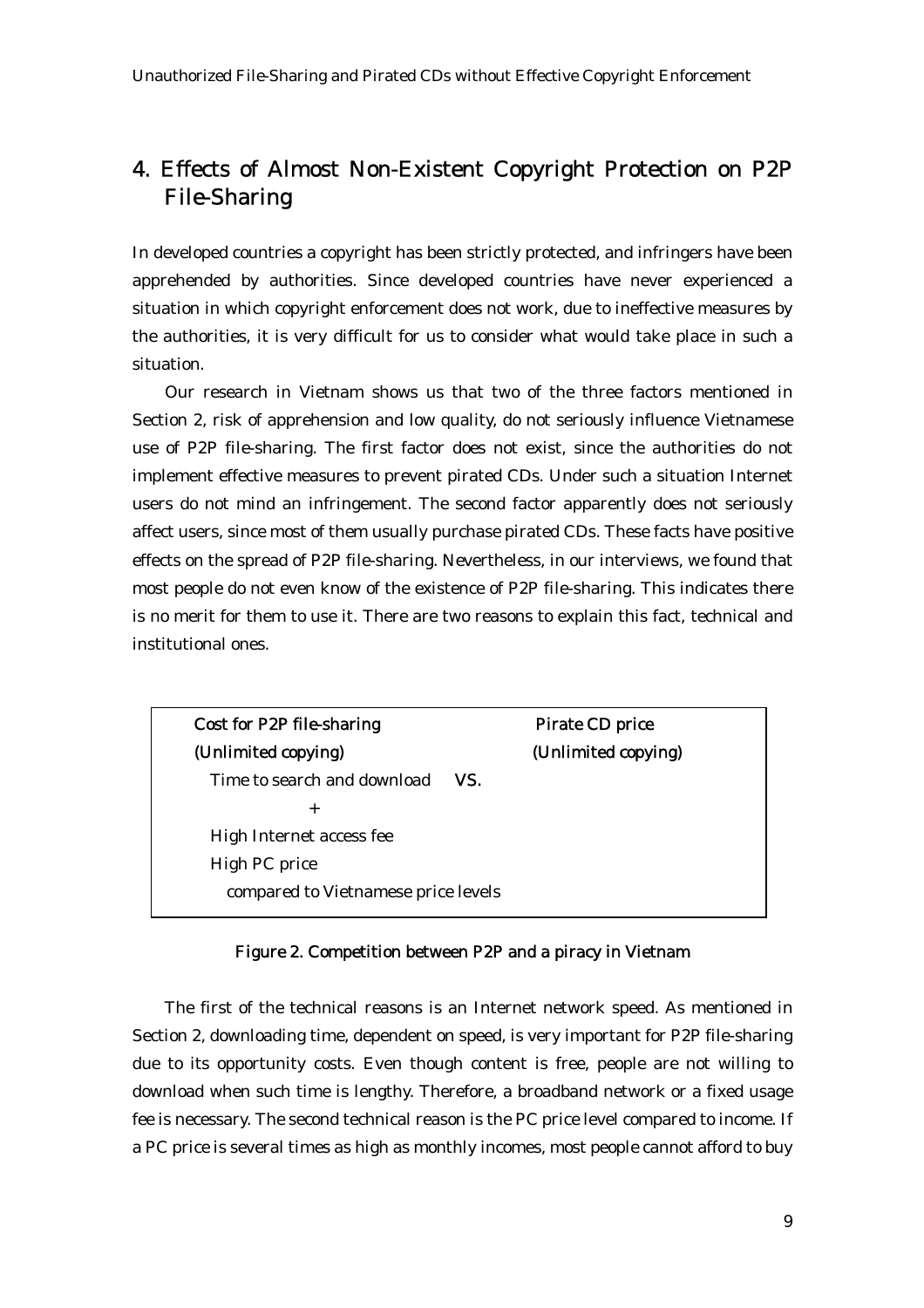one. The third technical reason is a subscriber's fee of ISPs which is as prohibitive as PC costs. As a result, even if people could freely obtain content by P2P file-sharing, its transaction costs are relatively higher than its merits.

 The institutional reason is the pirated content market which widely penetrates Vietnamese life. In developed countries, P2P file-sharing competes with a legal content market, whereas it competes with a pirated one in Vietnam. Therefore, the advantages of P2P file-sharing in Vietnam are fewer than those in developed countries.



Figure 3. Four Situations of Copyright Infringement

 How infringement on digital content takes place significantly depends on the level of copyright protection and Internet access fees. We consider four general patterns of their combinations in Figure 3.

Area I indicates a situation which developed countries faced before the 90s. Then, people purchased CDs in a store, or borrowed from friends to privately copy. Even though pirated CDs existed, the percentage was very small since authorities could easily detect and apprehend infringers who were selling a number of CDs to the public.

 Area II is a situation after P2P software was developed and became familiar with Internet users under the spread of broadband access services. Due to a drastic reduction of an access fee per bps as well as an increase of costs to detect and apprehend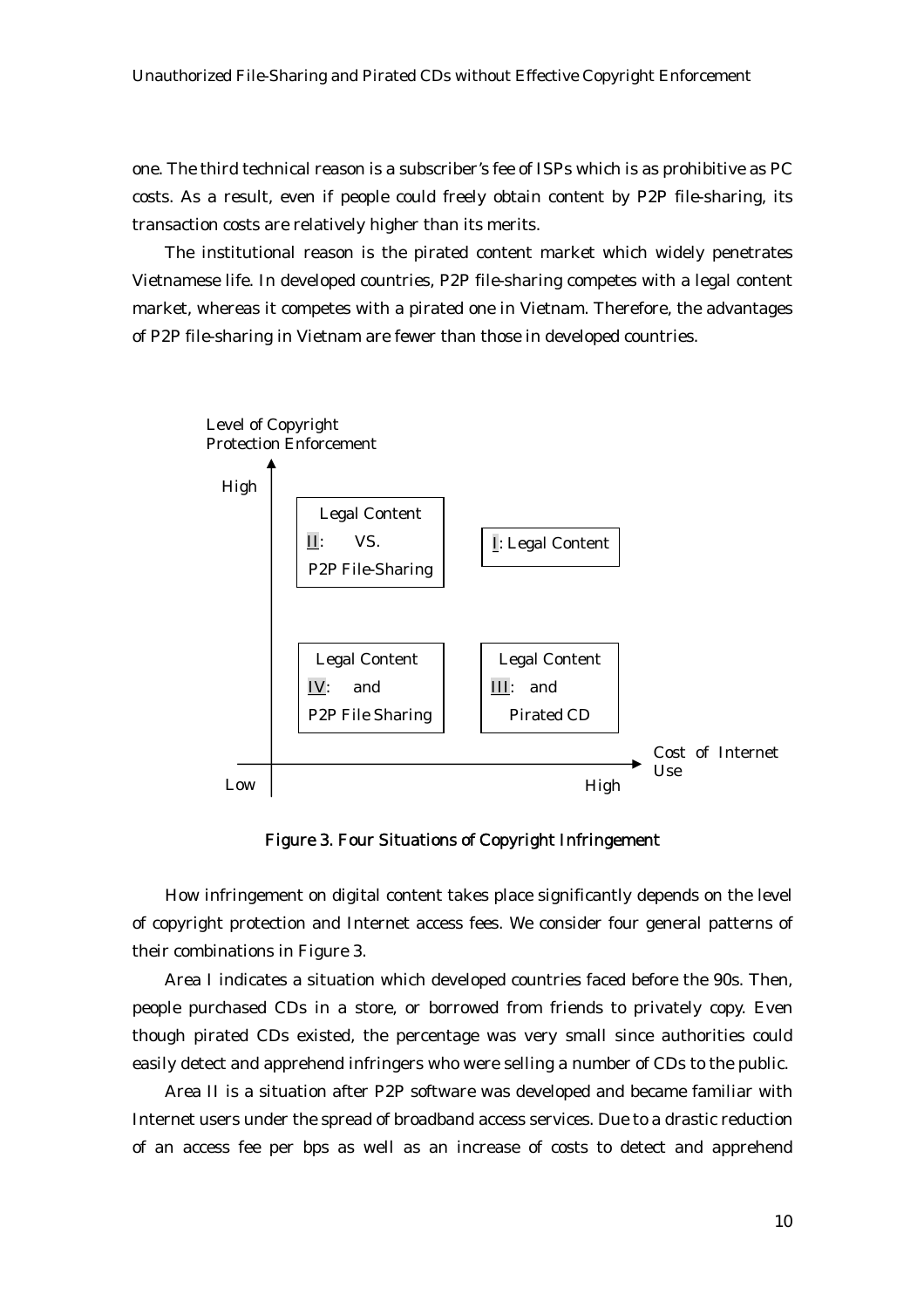infringers on the Internet, transaction costs for P2P file-sharing are reduced to a level at which a considerable number of users can obtain benefit from it. Coping with it, major labels have started online download services, but there still remain millions of P2P users. This is the current situation in developed countries.

 Area III is a situation in developing countries, as Vietnam, where authorities actually do not effectively protect a copyright. Since Internet access and a PC are relatively expensive in such countries, P2P file-sharing is uncommon. Pirated CDs have been produced for a long while and coexisted with legal ones. This situation will not change until people can use a broadband access service or afford to buy a PC.

Finally, Area IV is a situation which we have not experienced<sup>17</sup>. This situation is ideal for P2P file-sharing, since it becomes more convenient than pirated CDs. Most people may think that, in such a situation, there are not merits for singers to release CDs, resulting in no market. However, as we will consider in the next section, they release CDs without profit. Vietnamese singers release CDs without profit due to the promotional effects resultant from pirated CDs. These effects increase earnings for live performances. Therefore, in this area, legal CDs may coexist not with pirated CDs, but with P2P file-sharing.

## 5. Meanings of CD Sales for Singers

 $\overline{a}$ 

Finally, we consider the influence of ineffective copyright enforcement on incentives for musicians to produce CDs. In our research, it turned out that, under ineffective copyright enforcement, most singers cannot recover expenses18 by releasing CDs. The reason for releases is promotion of their songs through pirated CDs.

 According to a manager, there are three groups in professional singers: a top class earns about US\$ 1,000 per 30 minute performance of 6 songs. There are about 20 singers in this group. The second class earns about US\$ 600 per 30 minute performance of 6 songs. About 100 singers belong to this class. The third class earns about US\$ 200

<sup>&</sup>lt;sup>17</sup> It turned out, by the first research of Beijing in Oct. 2005, that Chinese college students in dormitories were sharing their private CD and DVD files within campus high-speed LANs by using FTP. This situation is similar to that of Area IV. The monthly fee is about only US\$ 4. According to an interview, they enjoy the latest movies on their PCs. Furthermore, music files are easily obtainable on the Internet by using the famous search engine, Baidu, in China. They seldom purchase CDs and DVDs. They also use P2P software called MAZE.

<sup>18</sup> According to an interview, the expenses of the first release of 1,000 CDs are at least US\$ 5,000. Thus, a CD price must be US\$ 5 to recover them. However, the price is about US\$ 2.13. If pirated CDs are 90% of total sales, then the first release supplies 90,000 pirated CDs for the marketplace at a lesser price.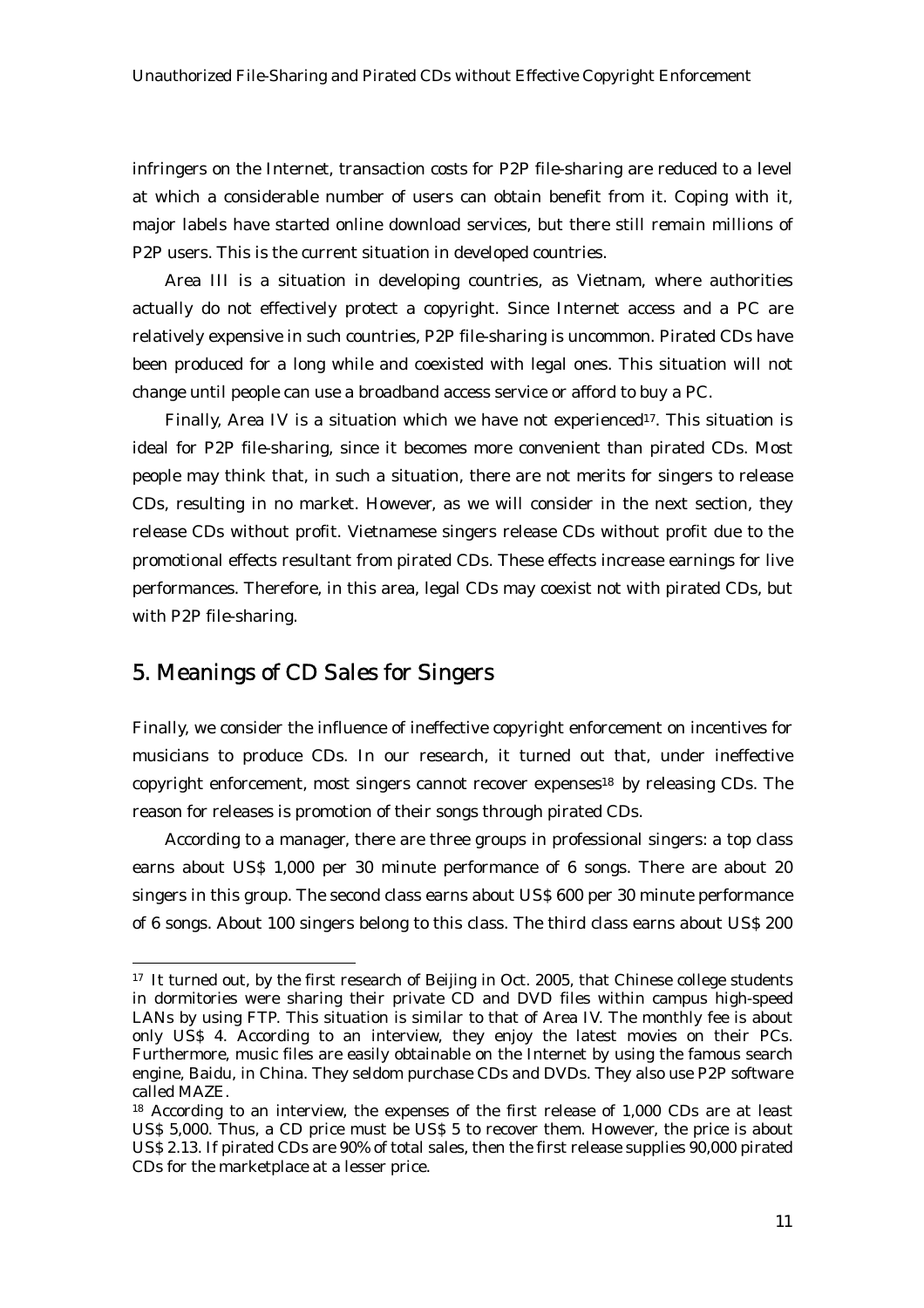per 15 minute performance of 3 songs.19 There is a considerable number of singers of this class.

Vietnamese singers earn money basically from live performances. Their fees reflect on how large an audience they can gather. In such a situation, they want to advertise their songs, using any method. Due to lack of experience with strict copyright enforcement, most of them do not realize that they could earn enough royalties from CD sales, while they use pirated CDs as promotional tools. There is a huge gap in the role of CD sales between strictly copyright-protected countries and Vietnam.



Level of Promotion by Piracy



Considering such an effect of pirated CDs, Vietnamese singers believe they face a dilemma between revenues from legal CDs and performance fees. This is explained in Figure 4. The second quadrant shows the relationship between revenues from CD sales and the level of copyright enforcement. Moreover, since pirated CDs play a role in promotion, strict copyright enforcement results in a decrease of promotion. This phenomenon is indicated in the third quadrant. The popularity, partly influenced by pirated CDs, determines performance fees on the stage. This relationship is indicated in

<sup>19</sup> Most performances are done by a few singers in Vietnam.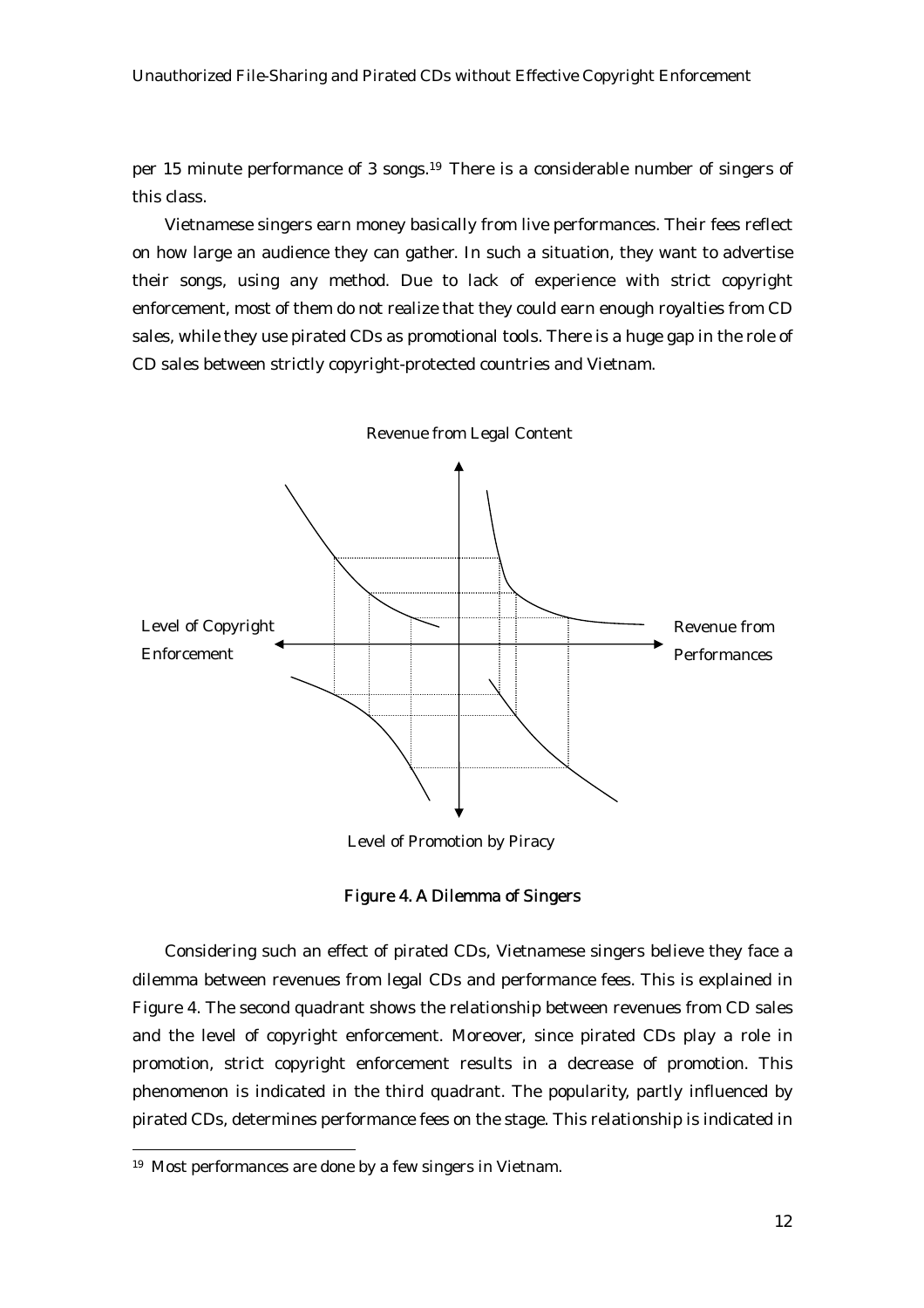the fourth quadrant. Finally, we can see the dilemma, which singers face, in the first quadrant. Strict copyright enforcement does not assure a beneficial situation for them.<sup>20</sup>

## 8. Concluding Remarks

 $\overline{a}$ 

Prior to this research, we thought that P2P file-sharing might be more popular in Vietnam than in developed countries, since we found that more than 90% of PC software in Vietnam is a piracy. Yet, the reality was more complicated than we anticipated. Most people do not use P2P file-sharing in spite of the fact that copyright protection is almost non-existent. We found two main reasons: expensive Internet usage fees and cheap pirated CDs. Facing such a situation, Vietnamese Internet users cannot derive merits from P2P file-sharing. This suggests that not only copyright enforcement but also expenses to use copy technology determine the extent of both a piracy market and P2P file-sharing. In addition, during research, we found that there are singers who do not complain of their pirated CDs. They think that their earnings for live performance increase due to pirated CDs.

 In developed countries, we do not know what happens in modern music industries under almost non-existent copyright enforcement. Most people may fear that the number of and the quality of songs decreases with less incentives to create them. However, in Vietnam, we saw many kinds of domestic CDs in shops and their quality was at the same level as those in developed countries. Varieties of domestic songs were not as numerous as those in developed countries, but this may reflect upon the Vietnamese economic and cultural situation. One apparent fact is that there are no millionaires among their top singers.

 In order to consider economic welfare, we must take into account both consumers' and producers' surpluses. It is apparent that the level of copyright absolutely influences them. In the modern era, we think that copyright is necessary to create content. However, the thinking is not always right in terms of music content. Without copyrights some musicians lose earnings, but there is the possibility to increase economic welfare due to increased listeners. This case study of Vietnam clearly shows us that.

<sup>20</sup> A similar phenomenon is pointed out in terms of P2P file-sharing. That is, illegal content exchanged by P2P file-sharing is contributing to sales of legal CDs.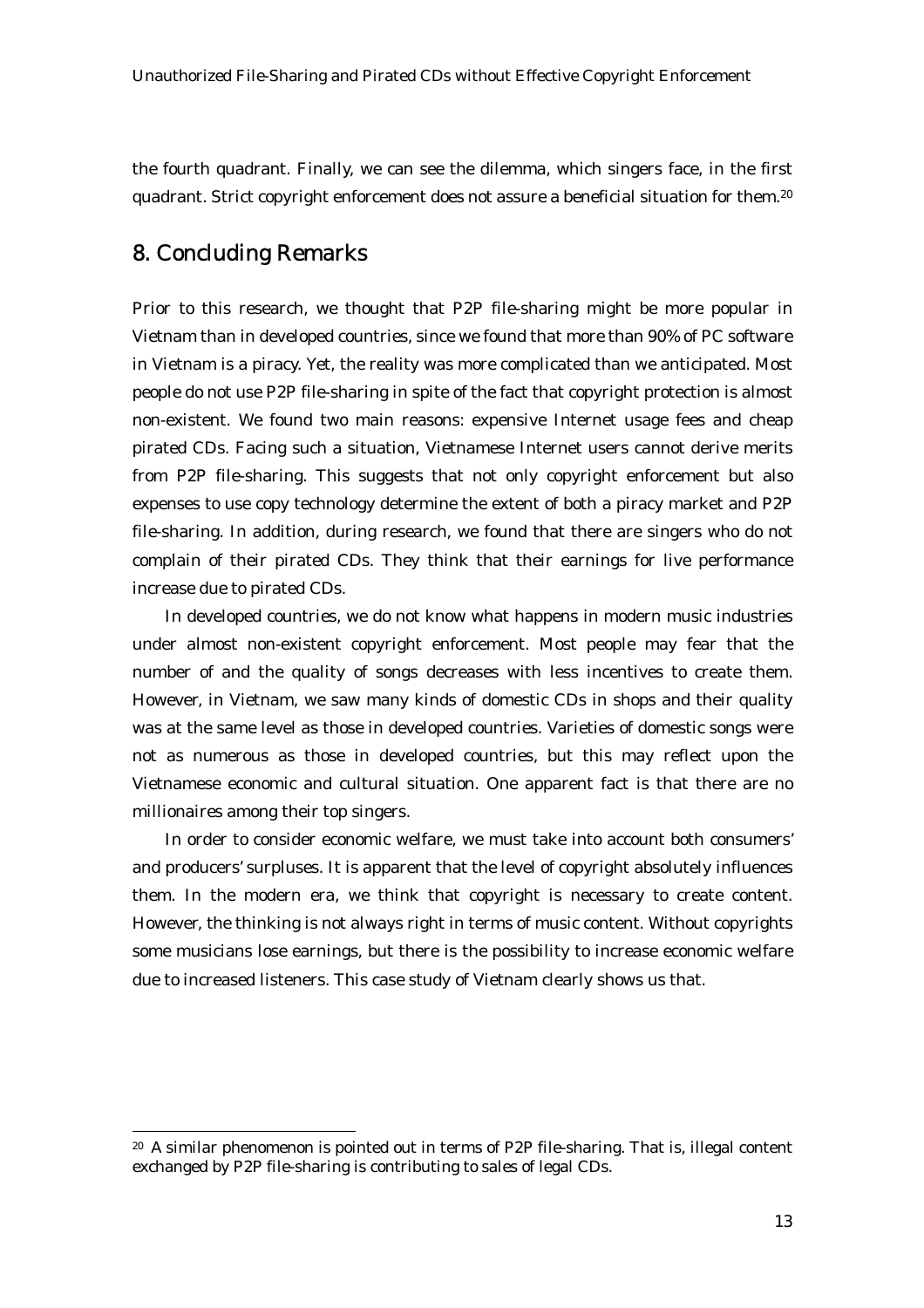# References

Business Software Alliance, 2005, Piracy Study.

- Conner, K. E. and Rumelt, R. P., 1991. Software Piracy: An Analysis of Protection Strategies, Management Science, 37(2), 125-139.
- Depoorter B. and Parisi F., 2002. "Fair Use and Copyright Protection: A Price Theory Explanation," International Review of Law and Economics, 21, 453-473.
- Domon, K. and Yamazaki, N., 2004. "Unauthorized File-Sharing and the Pricing of Digital Content," Economics Letters, 85(2), 179-184.

Domon, K. and Joo, E, 2005, Copy Control of Digital Broadcasting Content: An Economic Perspective, Toward Digital Television: America, Europe and Japan, edited by Cave, M. and Nakamura K., Edward Elgar (forthcoming).

- European Union's Asia IT&C Programme, 2004, Promoting Internet Policy and Regulatory Reform in Vietnam: Status of Telecommunications Development in Vietnam.
- Gordon W. J., 1982. "Fair Use as Market Failure: A Structural and Economic Analysis of the Betamax Case and its Predecessors," Columbia Law Review, 82, 1600-1657.
- International Telecommunication Union, 2002, Vietnam Internet Case Study.
- Johnson, W. R., 1985. "The Economics of Copying," Journal of Political Economy, 93(1), 158-174.
- Landes, W. N. and Posner, R. A., 2003. The Economic Structure of Intellectual Property Law, Harvard Univ. Press.
- Liebowitz, S. J., 1985. "Copying and Indirect Appropriability: Photocopying of Journal," Journal of Political Economy, 93(5), 945-957.
- Liebowitz, S. J., 2003. "Will MP3 Downloads Annihilate the Record Industry? : The Evidence So Far," In Advances in the Study of Entrepreneurship, Innovation, and Economic Growth, edited by Gary Libecap, JAI Press.
- Novos, I. E. and Waldman, M., 1984. "The Effects of Increased Copyright Protection: An Analytic Approach," Journal of Political Economy, 92(2), 236-246.
- Oberholzer F. and Strumpf, K., 2004. "The Effect of File Sharing on Record Sales: An Empirical Analysis," mimeo.
- Ordover, J. A. and Willig, R., 1978. "On the Optimal Provision of Journals qua Sometimes Shared Goods," American Economic Review, 68(3), 324-338.
- Takeyama, L. N., 1994. "The Welfare Implications of Unauthorized Reproduction of Intellectual Property in the Presence of Demand Network Externalities," Journal of Industrial Economics, 62(2), 155-166.